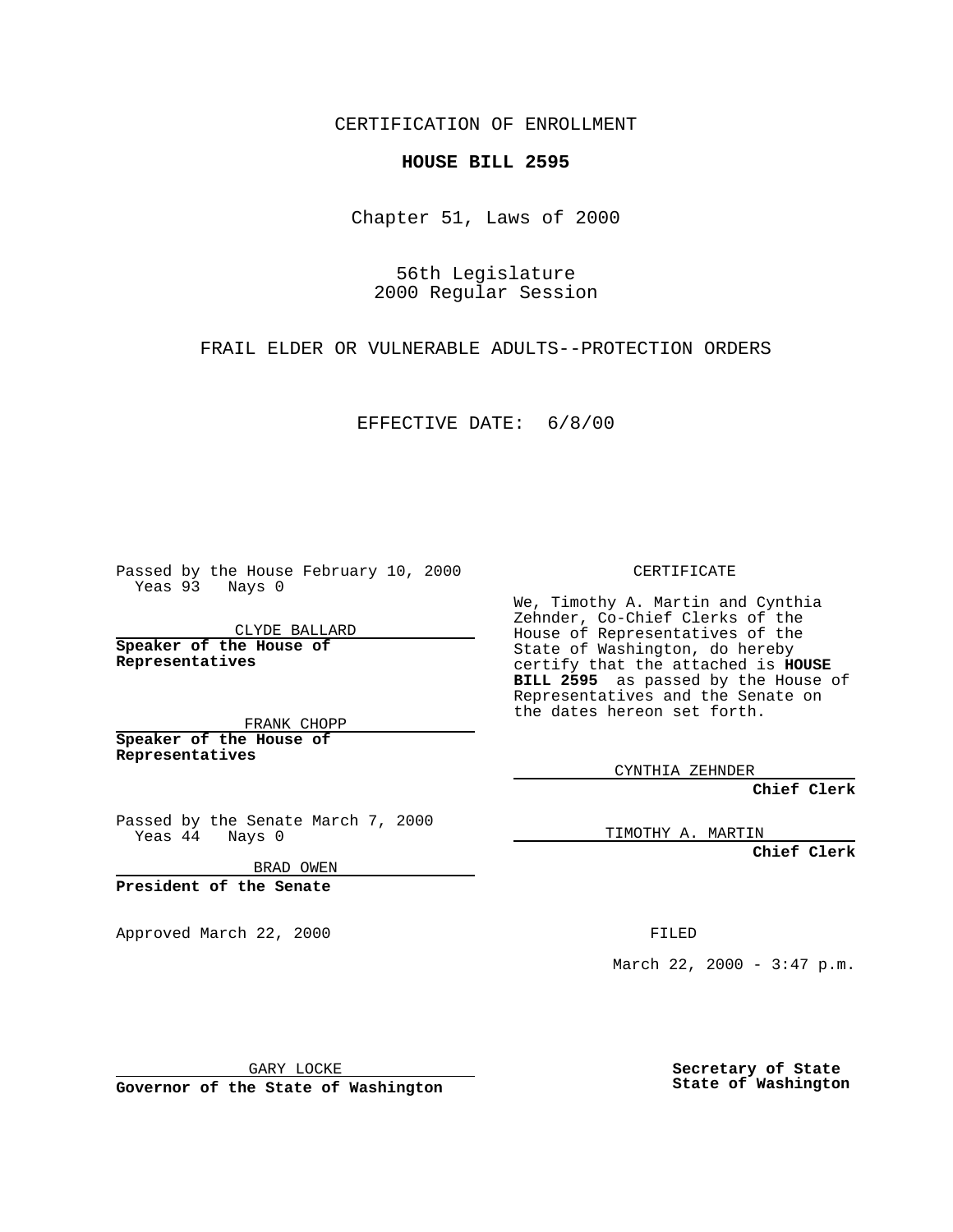## **HOUSE BILL 2595** \_\_\_\_\_\_\_\_\_\_\_\_\_\_\_\_\_\_\_\_\_\_\_\_\_\_\_\_\_\_\_\_\_\_\_\_\_\_\_\_\_\_\_\_\_\_\_

\_\_\_\_\_\_\_\_\_\_\_\_\_\_\_\_\_\_\_\_\_\_\_\_\_\_\_\_\_\_\_\_\_\_\_\_\_\_\_\_\_\_\_\_\_\_\_

Passed Legislature - 2000 Regular Session

**State of Washington 56th Legislature 2000 Regular Session By** Representatives Ogden, Lovick, Hankins, Radcliff, Mitchell and Kagi Read first time 01/17/2000. Referred to Committee on Judiciary.

1 AN ACT Relating to protection orders; and amending RCW 26.50.160 2 and 74.34.130.

3 BE IT ENACTED BY THE LEGISLATURE OF THE STATE OF WASHINGTON:

4 **Sec. 1.** RCW 26.50.160 and 1995 c 246 s 18 are each amended to read 5 as follows:

 To prevent the issuance of competing protection orders in different courts and to give courts needed information for issuance of orders, the judicial information system shall be available in each district, municipal, and superior court by July 1, 1997, and shall include a data base containing the following information:

11 (1) The names of the parties and the cause number for every order 12 of protection issued under this title, every criminal no-contact order 13 issued under chapter 10.99 RCW, every antiharassment order issued under 14 chapter 10.14 RCW, every dissolution action under chapter 26.09 RCW, 15 every third-party custody action under chapter 26.10 RCW, ((and)) every 16 parentage action under chapter 26.10 RCW, and every order for 17 protection issued under chapter 74.34 RCW;

18 (2) A criminal history of the parties; and